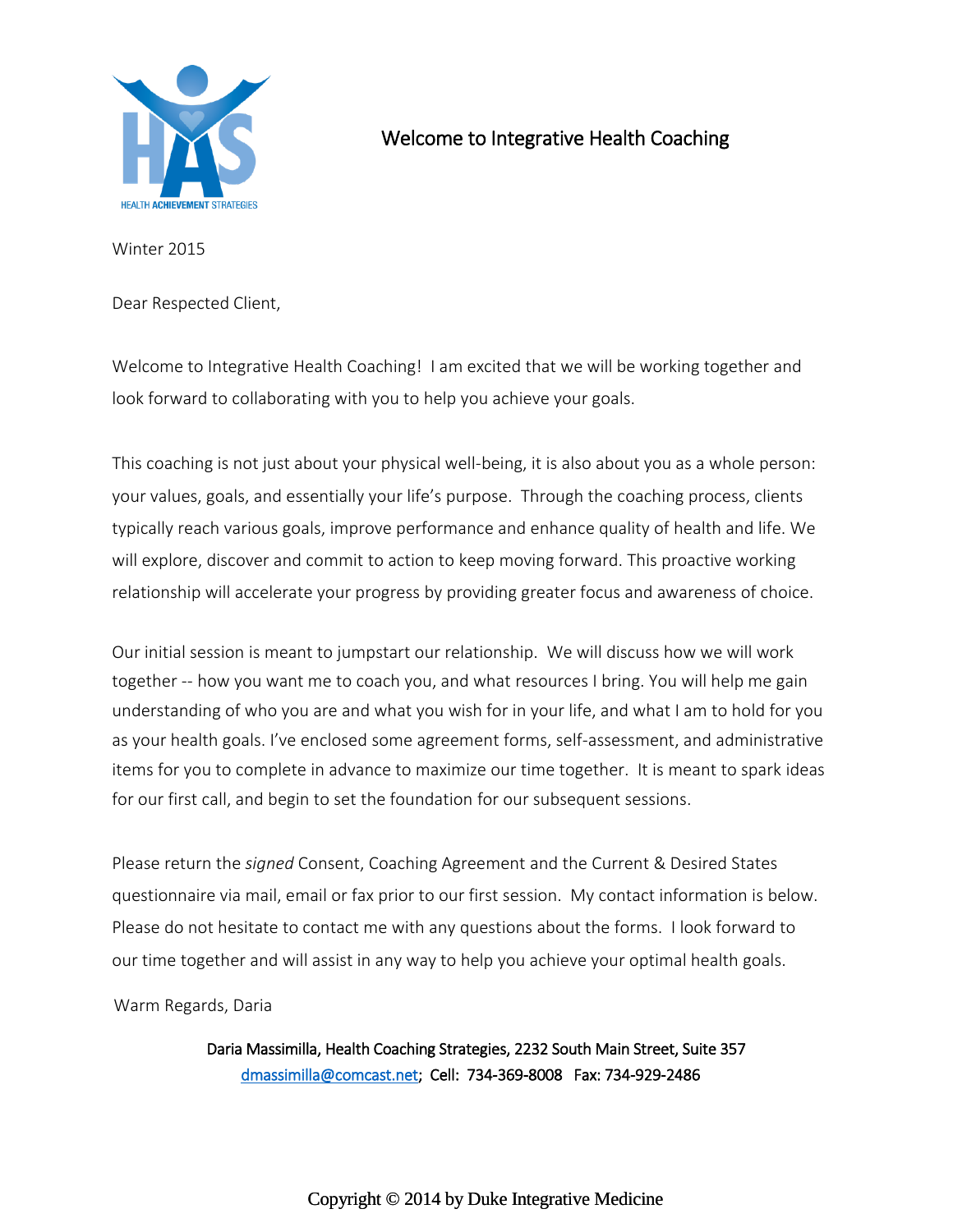# CLIENT INFORMATION FORM

| Home phone: $(\_\_)$                                                            |  |
|---------------------------------------------------------------------------------|--|
| Cell phone: $(\_\_)$                                                            |  |
| Fax: $(\_\_)$                                                                   |  |
|                                                                                 |  |
|                                                                                 |  |
| Work phone: $(\_\_\_\_)$ Work fax: $(\_\_\)_$                                   |  |
| Date of birth: $\frac{\sqrt{2}}{2}$                                             |  |
| Marital status: $S_$ M________ W________ D _______                              |  |
|                                                                                 |  |
|                                                                                 |  |
| Who referred you to me? Online __Website __ Facebook __ LinkedIn __ Twitter ___ |  |

\_\_\_\_\_\_\_\_\_\_\_\_\_\_\_\_\_\_\_\_\_\_\_\_\_\_\_\_\_\_\_\_\_\_\_\_\_\_\_\_\_\_\_\_\_\_\_\_\_\_\_\_\_\_\_\_\_\_\_\_\_\_\_\_\_\_\_\_\_\_\_\_\_\_\_\_\_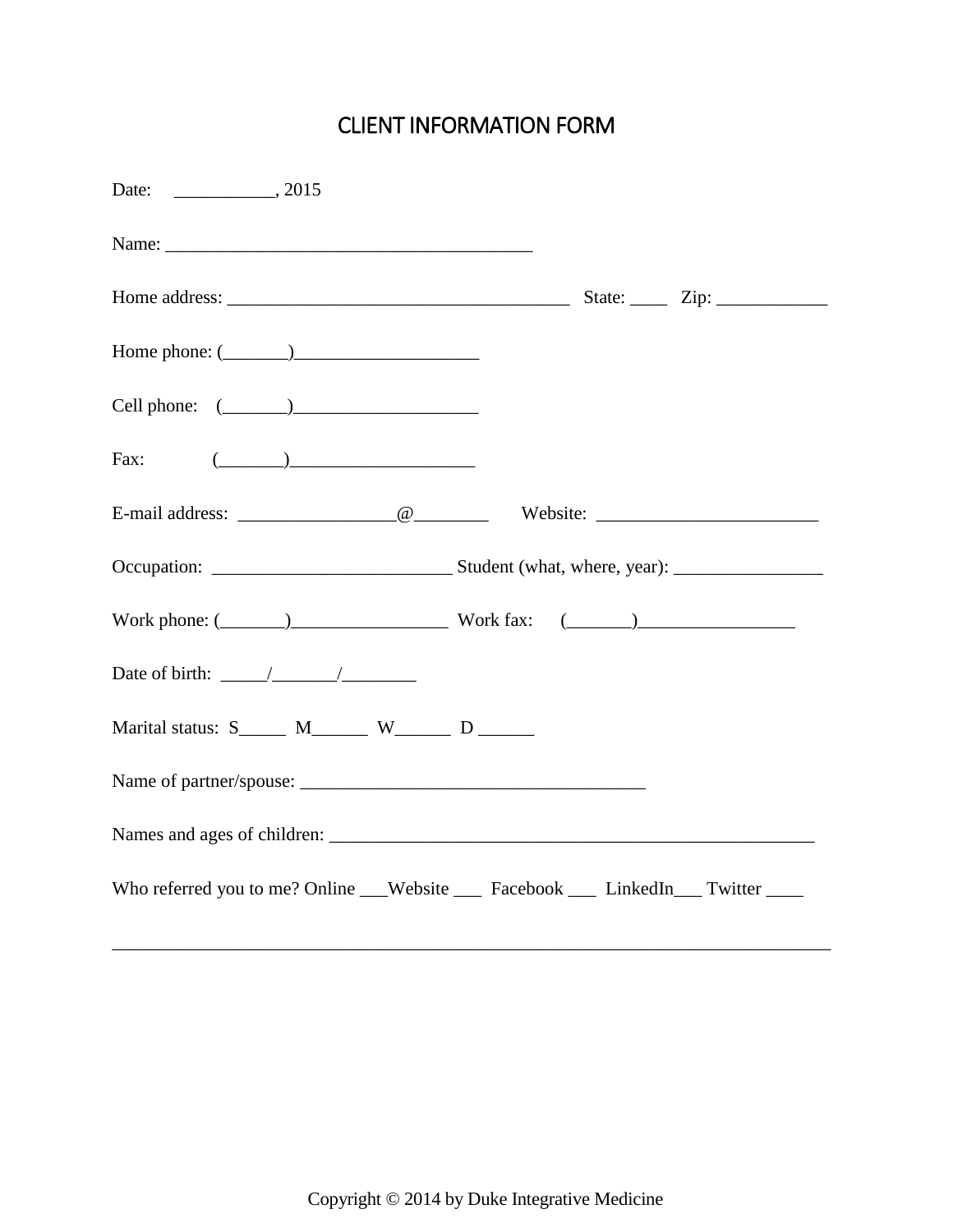#### COACHING AGREEMENT

**Procedure**: Our work will start \_\_\_\_\_\_\_\_, 2015. I will send you an email with available dates/times that we can talk. Please plan on two sessions a month for 45 minutes each. The first session may run up to an hour since we will be exploring lots of information at first. **If you need to reschedule any session, please let me know 24-hours in advance.** I ask for a commitment of 3 months. After that time, we will re-evaluate your progress and our work together and make any further agreements. Because I am a health coach student at this time, my typical fee of \$75/hour will be reduced to \$50/hour during this 3-month period for a total of \$300.

**Preparation:** After our initial session, I ask that you come to the coaching sessions prepared with an agenda of what you want from each meeting. Please take time to fill-out the Coaching Call Prep Form (the last form in this packet). If possible, it would be helpful for you to email me this form twenty-four hours in advance of our phone session, excluding the first session.

**Expectations:** Please be honest with yourself and me throughout the coaching process. You can expect me to be straightforward, constructive and confidential. You can say anything to me, positive or negative; this includes honesty in your responses to me, and letting me know if something makes you uncomfortable or if you don't want to respond to a question. The key to an effective coaching relationship is communication. Please let me know at any time if you have concerns that we haven't addressed.

As your coach, I am a resource for you to use to your best advantage. I will share concepts or insights, and ask re-orienting questions that are intended to increase your success in attaining your health goals.

I expect your best. If you aren't doing your best, I'll ask you to. I expect you to be willing to grow. From time-to-time, I'll make a direct request, like: "Will you accomplish 'X' by the end of the month?" You always have the option of accepting a request, declining or counter-offering something that might be more workable for you.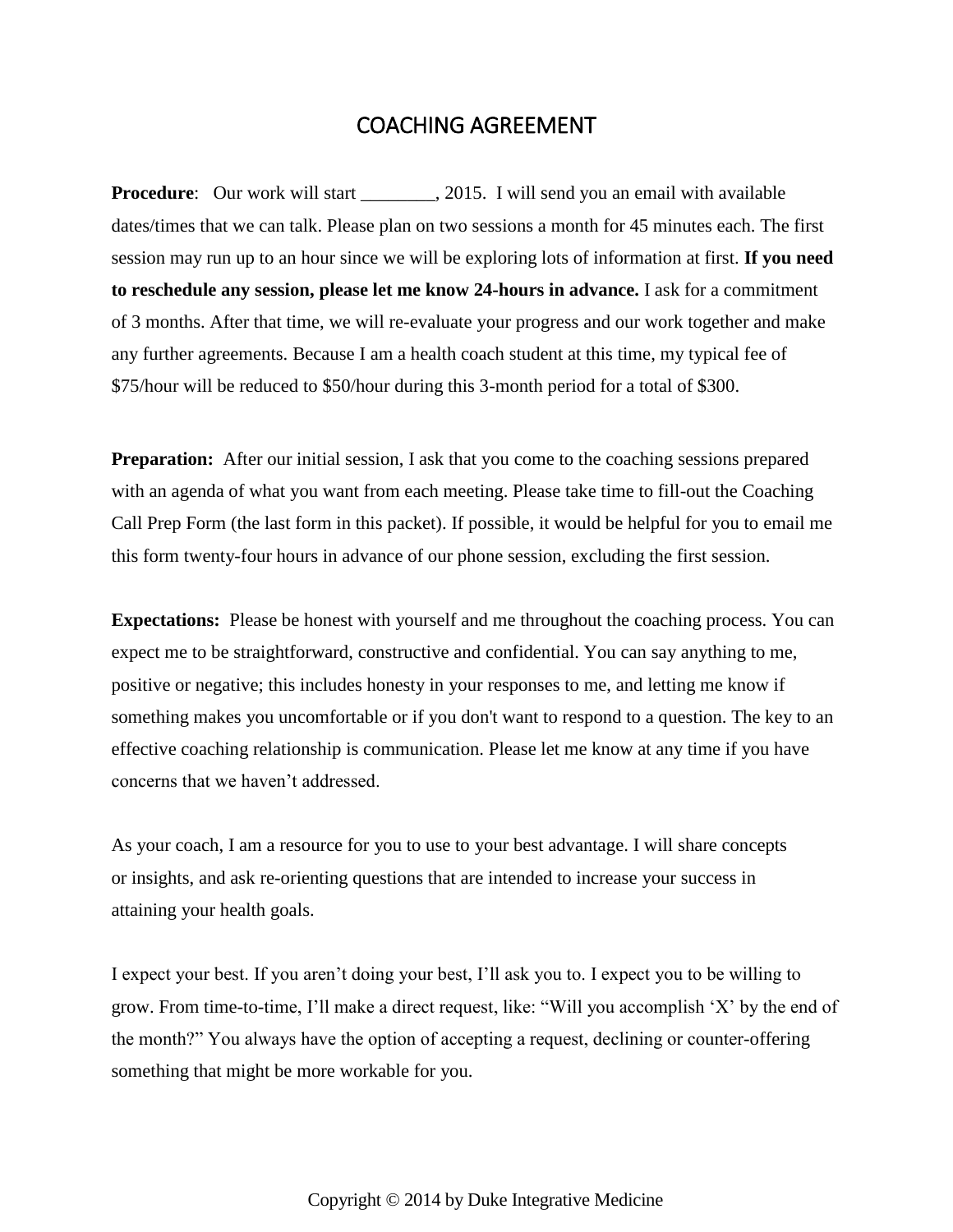**Retainer and payment procedure:** The 3-month initial fee is due on \_\_\_\_\_\_. Please mail a check to my address Daria Massimilla, 2232 South Main Street, Suite 357 or pay by credit card. This retainer includes 6, 45-minute telephone coaching sessions, plus e-mail/text support weekdays.

**Termination:** Because of the time, scope and nature of the work, the initial contract is for three (3) months of coaching. Thereafter, the work is done on a month-to-month basis. If possible, I ask that you let me know one month in advance when you are thinking of stopping our work. Payment made for the current (ending) month will be considered payment in full unless there is an unpaid balance. In the event of fees owed at the time of cancellation, full payment is due.

**Confidentiality:** I recognize that in the course of our work, you may give me the following: future plans, health information, financial information, job information, goals, personal information, and other proprietary information. I will *not* at any time, either directly or indirectly, use any information for my own personal benefit, disclose, or communicate in any manner any information to any third party. I will not divulge that you and I are in a coaching relationship without your permission. I will hold everything that we say and do confidential unless you present as a physical danger to yourself or others. In this case, I will inform legal authorities so that protective measures can be taken. In addition, you should know that unlike a physician or a lawyer our confidentiality agreement is not protected by law. Should it ever happen, I cannot claim in court to be unable to divulge the contents of our conversations.

**Nature of the relationship:** You are aware that the coaching relationship is in no way to be construed as psychological counseling or psychotherapy. In the event that you feel the need for professional counseling or therapy, it is your responsibility to seek a licensed professional. Coaching results are not guaranteed. You enter into coaching with the understanding that you are responsible for creating your own results. As part of my training, you are working with me on a volunteer basis for the purpose of creating a structure to identify and achieve your health and well-being goals.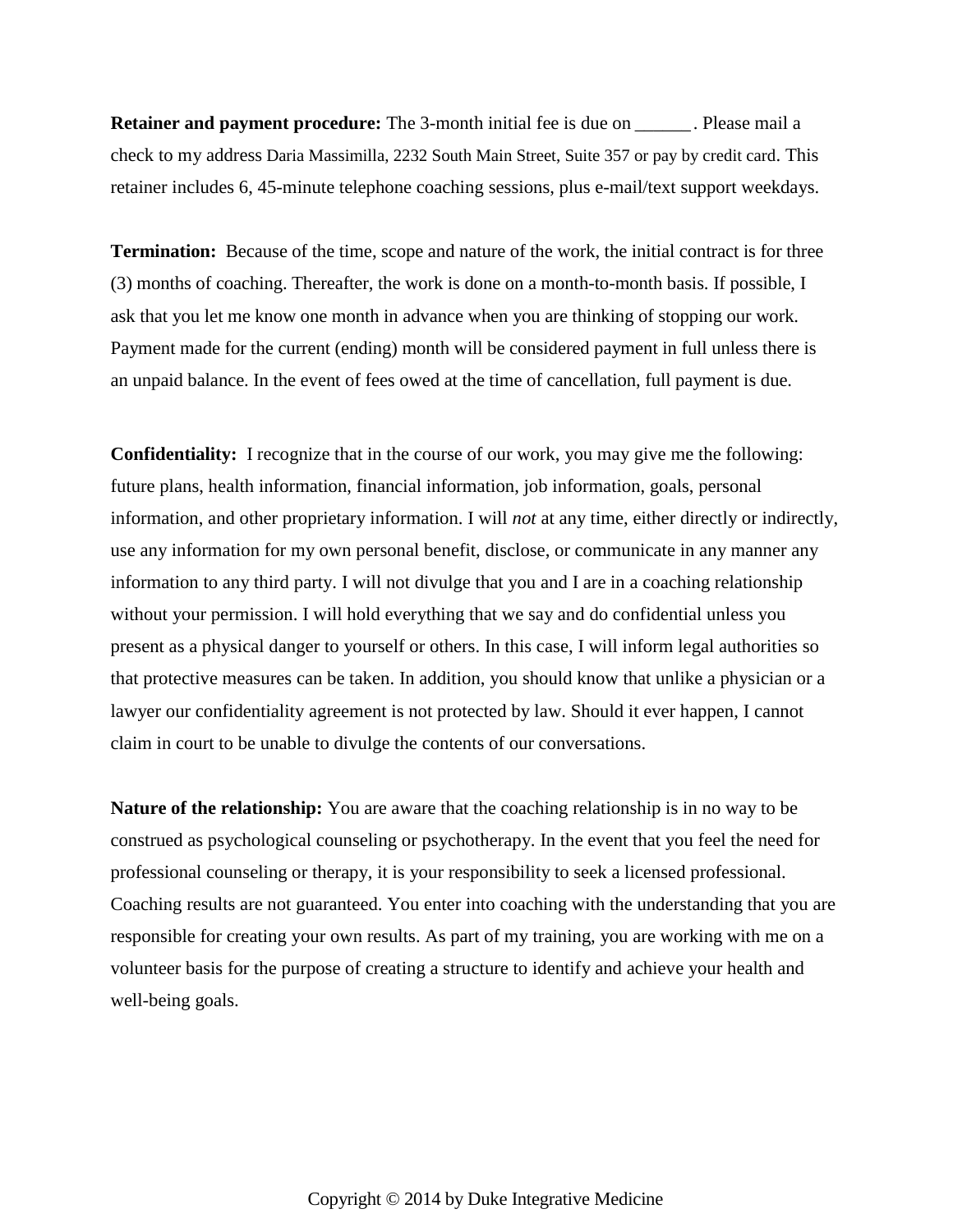**Client Waiver:** Simply stated, you understand that I am an Integrative Health Coach offering motivational and educational services. I cannot be held liable for any advice, suggestions or guidance that I provide during our work together.

Client has read and agrees to the parameters of the coaching practice which have been outlined on the previous pages:

| <b>Client signature:</b> | .и | _________ |
|--------------------------|----|-----------|
|--------------------------|----|-----------|

| Coach signature: | <b>Date:</b> | ____ |
|------------------|--------------|------|
|                  |              |      |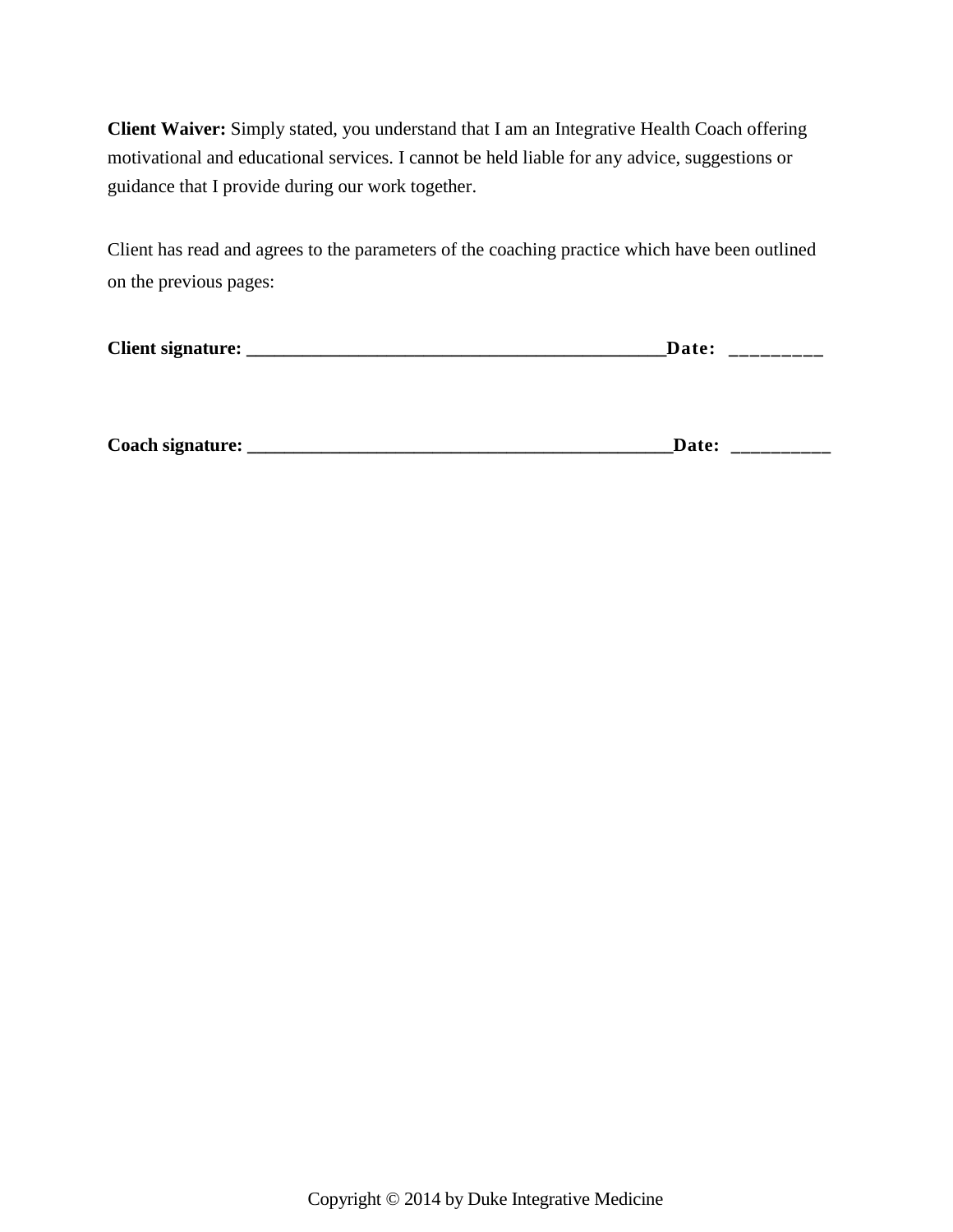#### **Credit Card Processing Information**

I \_\_\_\_\_\_\_\_\_\_\_\_\_\_\_\_\_\_\_\_\_\_\_\_\_\_\_\_\_\_\_, hereby authorize Health Achievement Strategies, LLC, to charge the following credit card account in the amount shown below for merchant services. This payment agreement will be in effect until services have been completed or are ended by my (the client's) request either verbally or in writing. It will be destroyed after this one payment.

#### **Credit Card Information:**

|                        |  | Card Type: Visa_______ MasterCard ______ Discover ______ |
|------------------------|--|----------------------------------------------------------|
| Card Number:           |  |                                                          |
|                        |  | Expiration Date: 1988.                                   |
|                        |  | Name on Card:                                            |
|                        |  |                                                          |
|                        |  |                                                          |
| Amount:                |  | $\frac{1}{2}$ Pre-pay package of 6 lessons ________      |
| Billing Cycle: monthly |  |                                                          |
|                        |  |                                                          |
|                        |  |                                                          |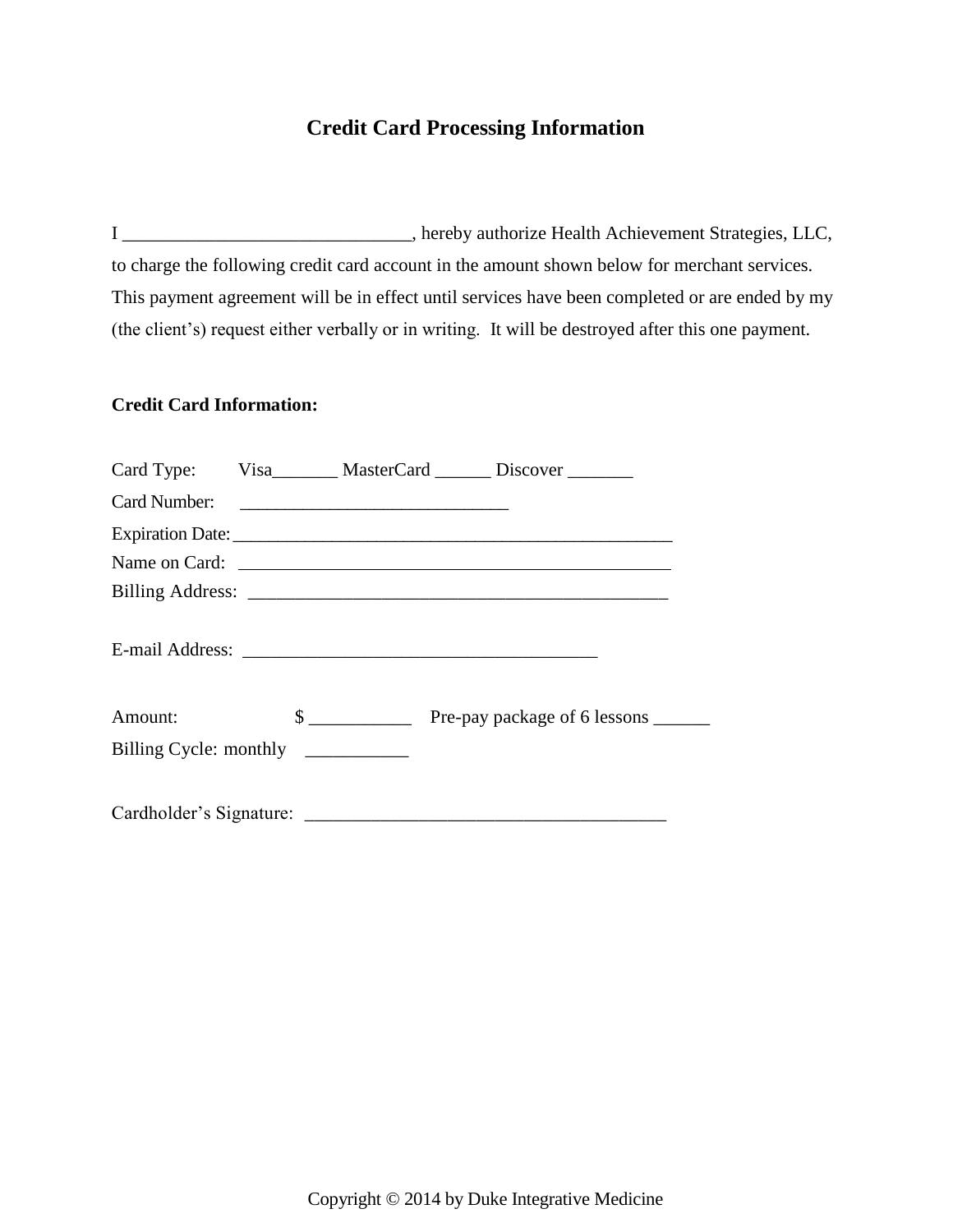# **Duke Integrative Health Coach Professional Training Program Certification Course CLIENT CONSENT FORM**

| Coach's Name: Daria Massimilla | Client's Name: |  |
|--------------------------------|----------------|--|
|                                |                |  |

Phone: \_\_\_\_\_\_\_\_\_\_\_\_\_\_\_\_ Email: \_\_\_\_\_\_\_\_\_\_\_\_\_\_\_ Address: \_\_\_\_\_\_\_\_\_\_\_\_\_\_\_\_\_\_\_\_\_\_\_\_\_

I, \_\_\_\_\_\_\_\_\_\_\_\_\_\_\_\_\_\_\_\_\_\_\_\_\_ (Client), verify that I am a coaching client of Daria Massimilla (Coach). I understand that my coach is documenting his/her coaching hours for the purpose of obtaining certification as an integrative health coach through Duke Integrative Medicine. I understand that this form containing my name and contact information will be given to Duke Integrative Medicine Program staff to verify that the coach listed above is meeting the hours required to earn a certification. I understand that all information on this form will be kept strictly confidential. I understand that Duke Integrative Medicine IH Program staff may or may not contact me to verify that I am receiving coaching.

Unless indicated otherwise below, I also give my permission to have sessions with my coach **recorded** for training purposes. I understand that my recorded sessions may be reviewed by supervisorial staff at Duke Integrative Medicine for the purpose of assisting my coach in his/her training. I understand that my coaching session should not be limited in any way by the fact that it is being recorded. I also understand that what is recorded will be held in strict confidence.

| IF YOU DO NOT WANT TO HAVE YOUR COACHING SESSIONS RECORDED:              |
|--------------------------------------------------------------------------|
| I do not agree to have coaching sessions recorded for training purposes. |

By signing below, I agree to have the information on this form shared with Duke Integrative Medicine IHCPT Program staff and to have coaching sessions recorded for training purposes unless indicated otherwise above.

Date:

 $\frac{1}{2}$ 

Copyright © 2014 by Duke Integrative Medicine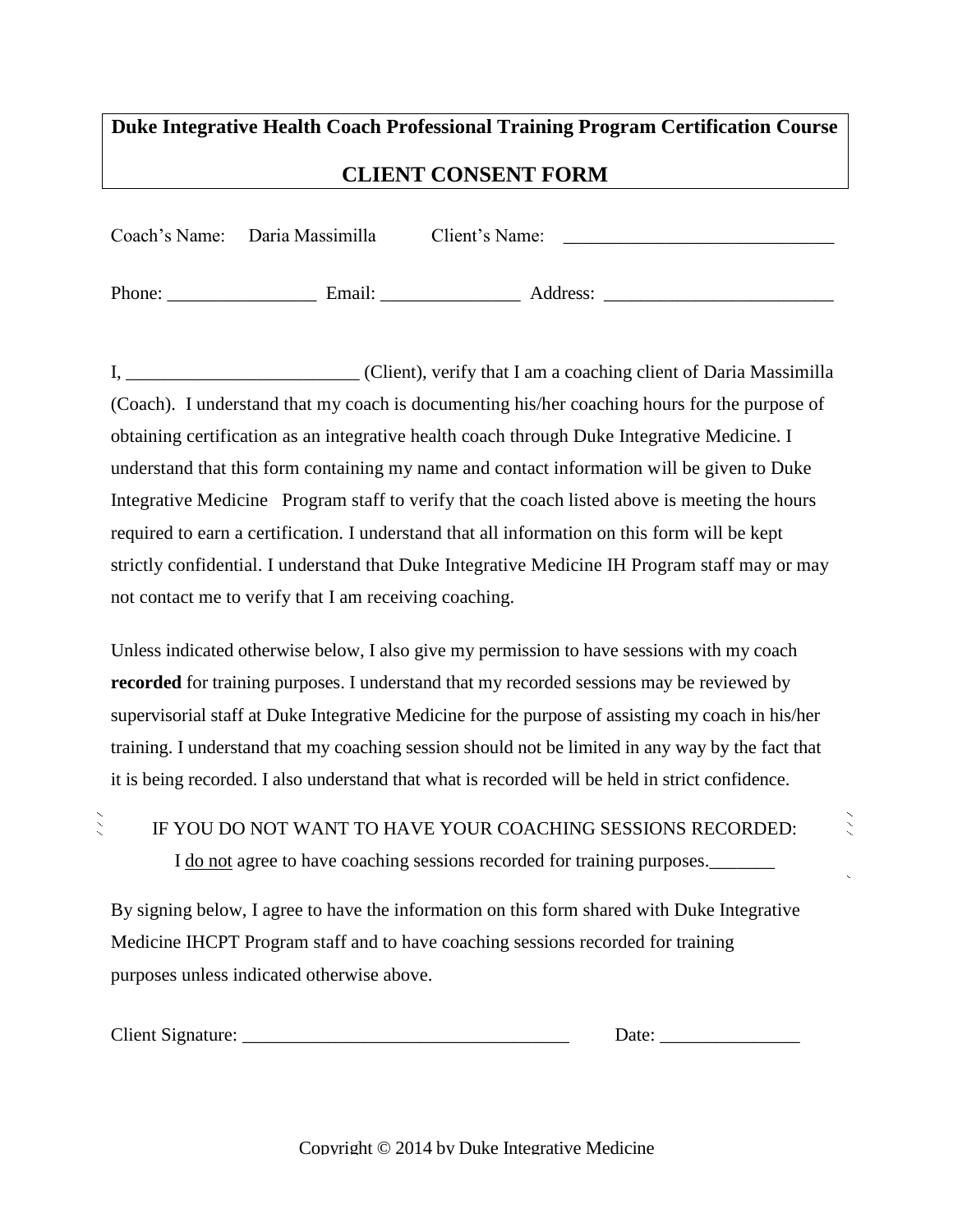### FACTS ABOUT INTEGRATIVE HEALTH COACHING

If you are considering Integrative Health Coaching, here is some information that you may find useful before your first telephone, Skype or in-person session.

#### **What is it?**

Coaching provides an opportunity for you to collaborate with an experienced partner to carve out the kind of optimal health you've envisioned. A coach is like a "personal trainer" except the focus will be on your whole self. Any concern that gets in the way of taking care of your optimal health is the perfect subject with which to begin coaching. Are there health behavior changes that you've wanted to make but haven't either known how or been successful in the past? Has a new health concern arisen that you want to pay particular attention to? Health coaching effectively motivates and supports health behavior change through a structured partnership between the participant and coach. The coach helps you develop and realize your optimal health vision through inquiry, personal discovery and accountability.

#### **Why is Integrative Health Coaching effective in helping people realize optimal health?**

- Coaches work with the whole person. They listen to your concerns and ask powerful questions to help motivate you to make the changes you desire.
- Coaches spend time exploring what is most important to you and allow you to choose your course of action for whatever health concern you choose to address.
- Coaches guide you through a process to maximize the possibility of your success.
- You and your coach work in partnership to identify obstacles to change and create strategies for moving forward toward *your* goals.
- Coaches support you in tracking weekly progress and hold you accountable for your commitments.
- Coaches provide additional resources for making healthy behavior changes.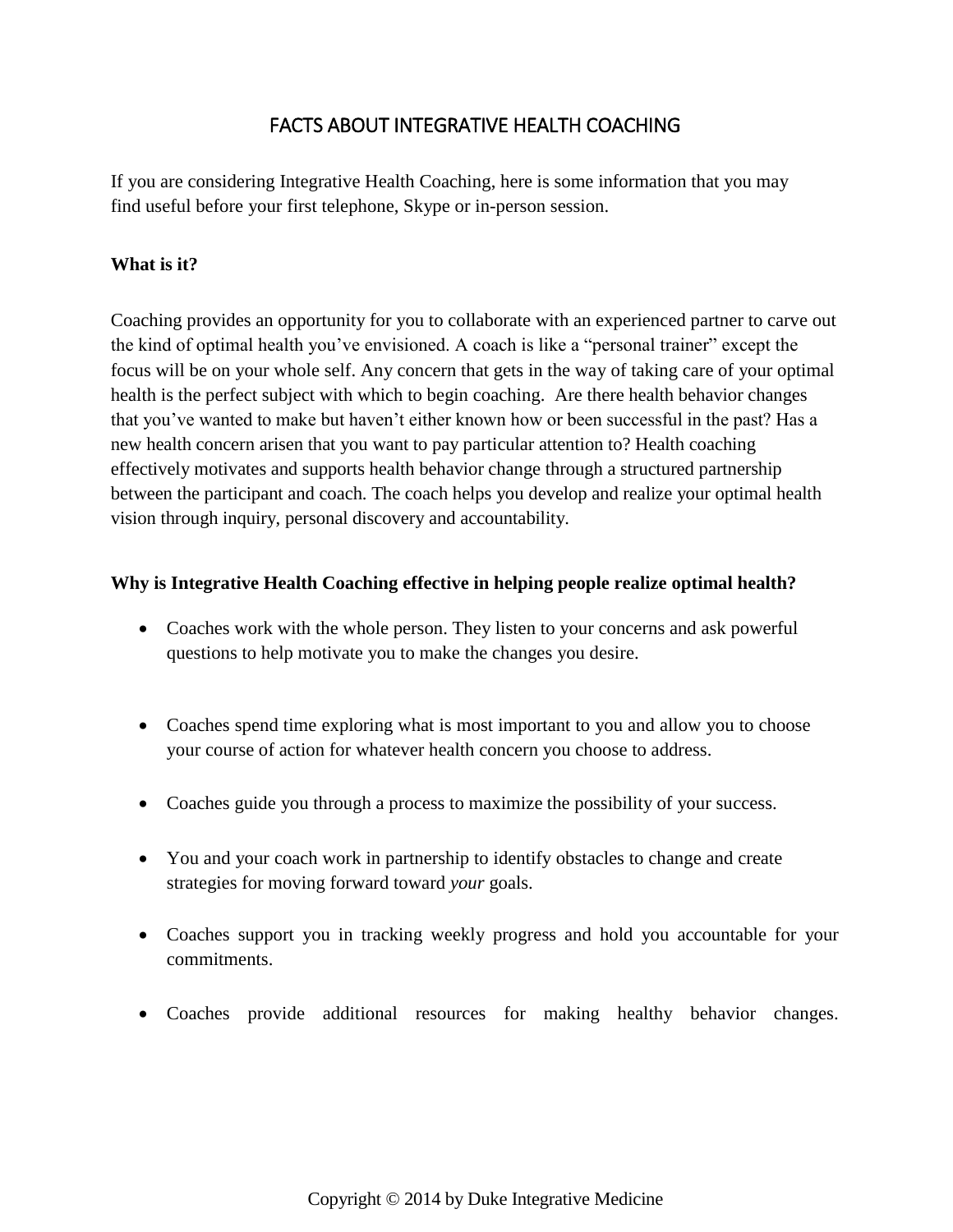#### WHAT CAN YOU TALK ABOUT IN COACHING SESSIONS

The coaching relationship is unique. The coach and the client form a partnership to better equip you to realize your optimal health vision based on your goals and values. Essentially, any topic you want to bring up that you think will contribute to your optimal health is appropriate.

Questions on how you view your health & life to help guide your coaching experience:

- 1. How is your health and well-being now -- how would you like it to be?
- 2. Are there certain health goals or behavior changes that you would like to focus on?
- 3. Look at the **Wheel of Health** -- any area on which you would like to focus?
- 4. How would your life be different if you achieved your optimal vision of health, vitality?

What happened since your last session:

- Have you made any breakthroughs and insights?
- Have you taken any new action?
- Have you had any new learning?
- Have you made any new decisions?
- Have you made progress toward your goals and activities?
- What are proud of?
- What barriers are you encountering?

How the coach can assist you in your change process:

- Where you are stuck?
- Do you need help developing a plan of action?
- How can the coach further support you in your changes?

What's next:

- What is the next goal or area of health to take on?
- What would help maintain the progress you have made?
- What else is important to you in your optimal health vision?